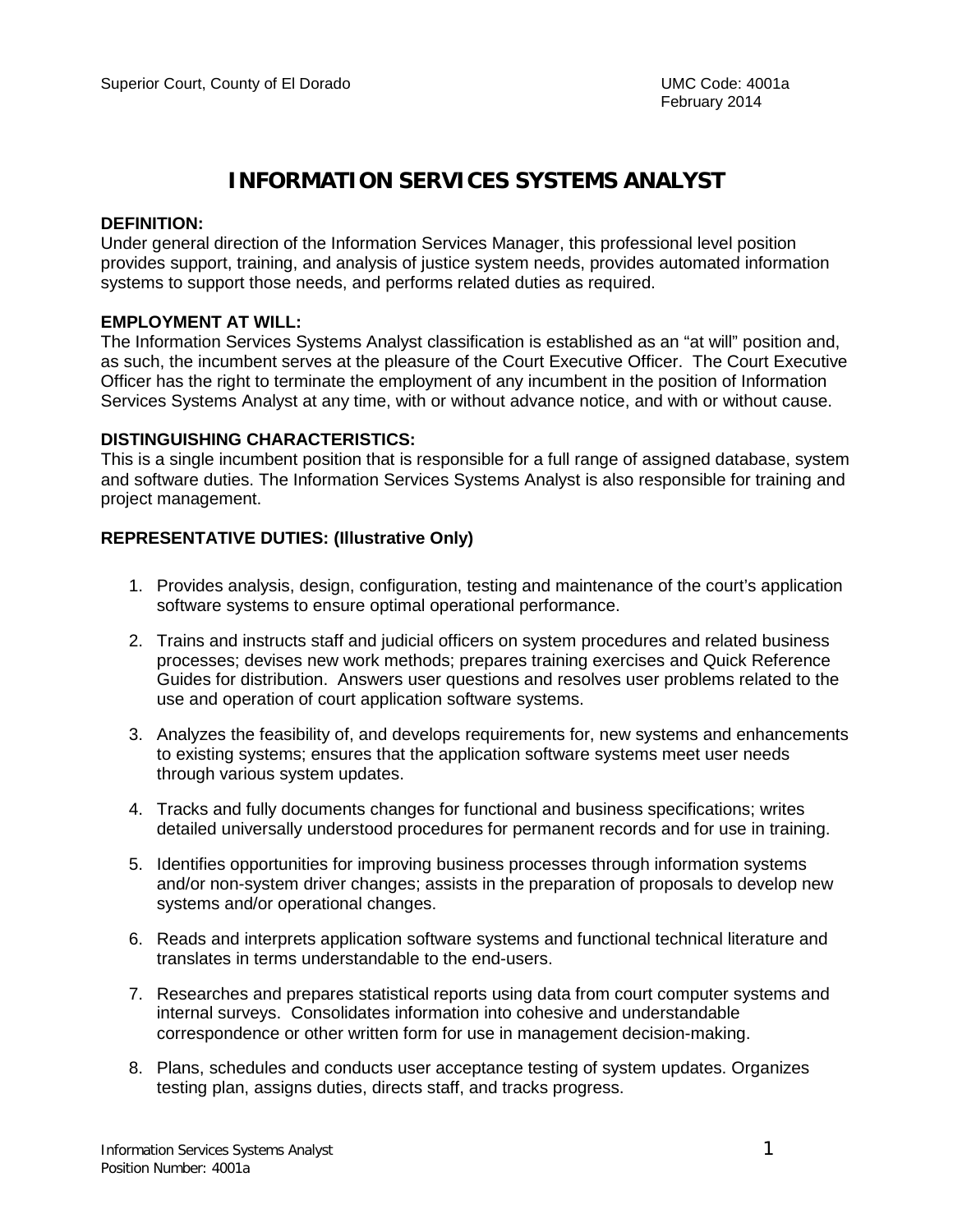- 9. Acts as liaison between the Administrative Office of the Courts, product vendor, California Court Technology Center, and other courts as it relates to the application software systems.
- 10. Assists the Information Technology department on special projects.
- 11. Answers user questions and resolves user problems related to the use and operation of application software systems.
- 12. Serves as representative of the Court interfacing with Justice Partners and actively participating on committees in the local and interagency level.

# **QUALIFICATIONS:**

## **Knowledge of:**

- Application software including presentation, spreadsheet, flow charting and word processing applications.
- Methods of developing business process specifications.
- Procedures and methods for testing business functions within computer systems.
- Principles and practices of producing effective project documentation including business functions, desk manuals, and configuration documentation.
- Principles, practices and techniques of customer service.
- Statistical methods, group decision making processes, project team development, facilitation techniques, methods and techniques in conducting analytical studies and systematic approaches to problem solving.
- Time management and organizational skills.
- Project management techniques.
- Techniques for managing change.
- English grammar, punctuation, spelling and usage.

## **Ability to:**

- Perform duties independently under general, minimal supervision within specific assignments.
- Read, comprehend and interpret complex technical reference and training manuals and procedures.
- Research, analyze and make recommendations on administrative, management and procedural practices and other complex business problems.
- Comprehend court procedures and processes and incorporate into automated systems.
- Apply creative thinking in the use of application software systems and development of business processes.
- Write logical, comprehensive, concise reports and correspondence.
- Communicate effectively orally and in writing using language understandable to management and employees.
- Acquire subject matter expertise in the functions and activities of the department or other assigned work unit, including applicable laws, rules, regulations, procedures and technical operations.
- Establish and maintain effective and cooperative working relationships.
- Read and interpret legislation, make recommendations, and implement requirements as it affects the court's application software systems.
- Use troubleshooting and analytical skills.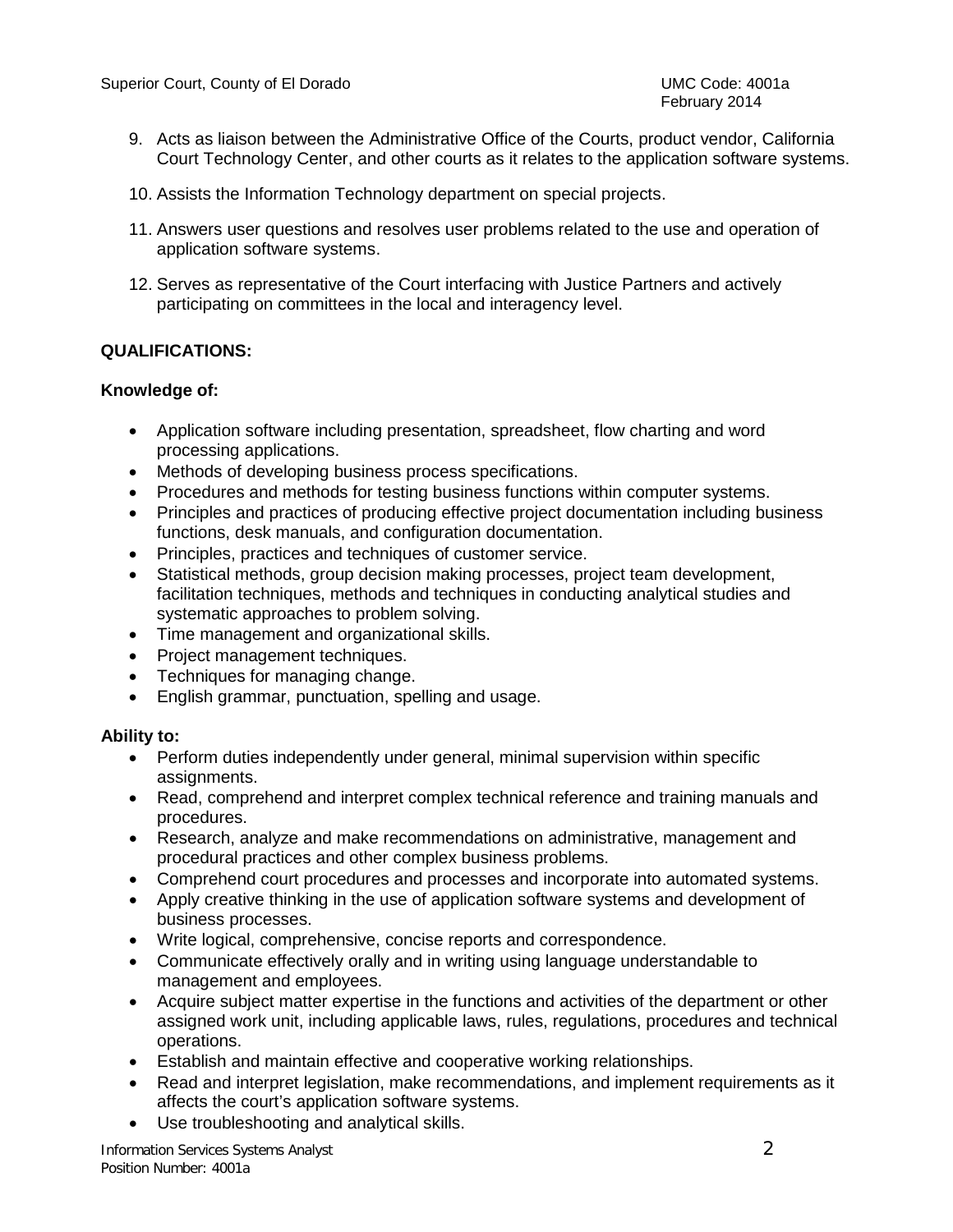- Utilize time management skills and multi-tasking capabilities.
- Develop and document business and processes, functions and procedures.
- Handle multiple and parallel projects.
- Effectively represent the unit to other courts, agencies and the public.

## **Preferred Qualifications:**

Knowledge of (can develop on the job):

- Court case management systems.
- Relational databases or SQL.
- Principles of court and/or public administration, organization and management, business information systems and practices.

## **EDUCATION AND EXPERIENCE:**

To qualify for this classification an individual must possess any combination of experience and education that would likely produce the required knowledge and abilities. A desirable combination is:

- Bachelor's degree in computer systems analysis, business administration, public administration or related field, and two years experience in computer applications and systems analysis, or project management of software systems.
- Additional advanced journey level or higher experience may be substituted for the required education on a year-for-year basis.

## **Other Requirements:**

Possession of a valid Driver's License;

## **Miscellaneous Requirements:**

Candidates are required to pass a fingerprint clearance by the Federal Bureau of Investigation (FBI) and Department of Justice (DOJ)

## **Working Conditions:**

Work is performed in an office environment with little exposure to outdoor temperatures or dirt and dust. The incumbent's working conditions are typically quiet, but may be loud at times at some locations. The noise level and traffic level in the work environment are similar to a busy office.

NOTE: The statements herein are intended to describe the general nature and level of work being performed by employees, and are not construed as an exhaustive list of responsibilities, duties, and skills required of personnel so classified. Furthermore, they do not establish a contract for employment and are subject to change at the discretion of the employer.

| <b>Classification Status</b> | -PL                                      |
|------------------------------|------------------------------------------|
| <b>Representation Unit</b>   | <b>None</b>                              |
| <b>FLSA</b>                  | Exempt                                   |
| <b>Established</b>           | 07/01/2006                               |
| <b>Revised</b>               | 02/13/2014                               |
| <b>Previous Title</b>        | <b>Court Case Management Coordinator</b> |